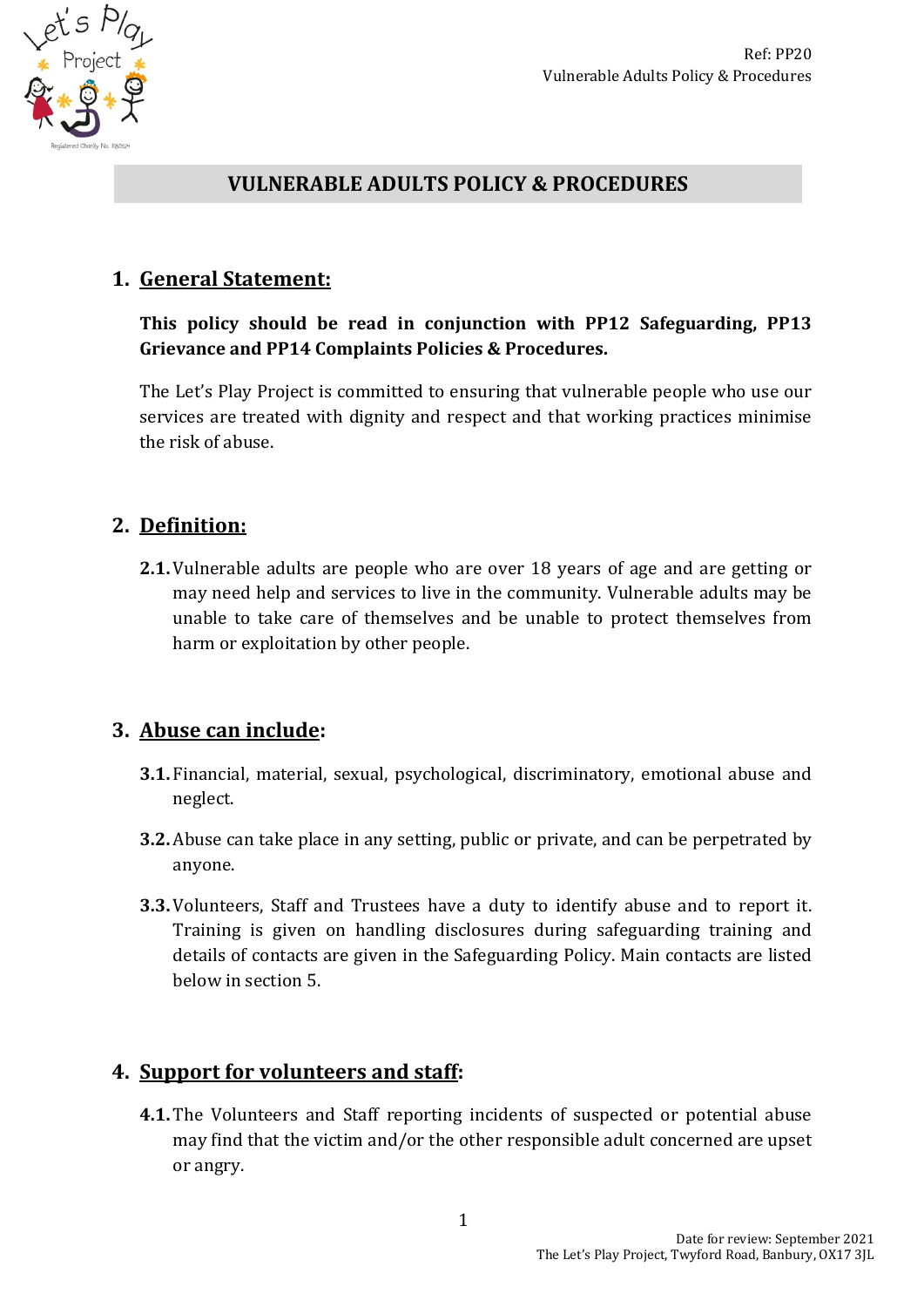

- **4.2.** The Activities Manager, Operations Manager and Trustees of the Charity will support Staff directly in these situations.
- **4.3.**Other support may take the form of support provided by work colleagues or support or counselling provided by an outside body if required.
- **4.4.Note:** Volunteers and Staff themselves may also be the subject of an allegation of abuse. In this situation the procedures outlined in the Complaints Policy & Procedures **(PP14)** will be followed. Advice can also be sought from the LADO (Local Authority Designated Officer) on **01865 810603**.

# **5. Confidentiality:**

- **5.1.** Confidentiality is crucial to all our work and relationships, and all Staff, Trustees and Volunteers are required to sign a confidentiality agreement prior to working for Let's Play. **(See PP07 Confidentiality Policy & Procedures)**
- **5.2.** The welfare of vulnerable adults is paramount. Concerns relating to potential abuse of vulnerable adults must be discussed with the Activities Manager.
- **5.3.** Confidentiality may not be maintained if the withholding of information will prejudice the welfare of the vulnerable adult.

## **6. Contact information:**

**6.1.**Allegations of the alleged abuse which occurred when the person is over 18 years old falls under the Protection of Vulnerable Adults and needs to be reported to:

The Activities Manager – **Sammy Bates 07591 297801** 

The Trustee responsible for Safeguarding – **Shirley Gelleburn 07584 307908**